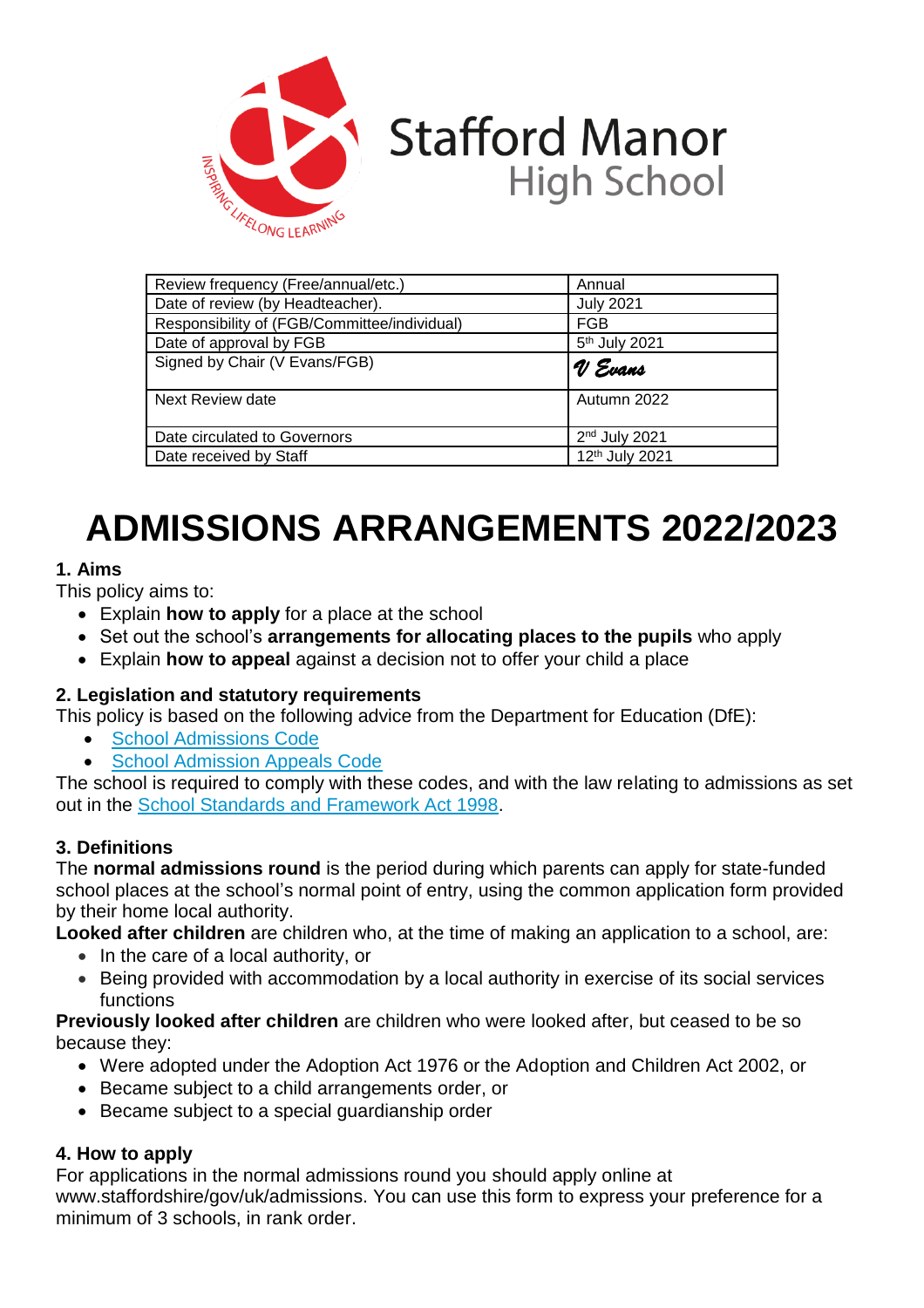You will receive an offer for a school place directly from Staffordshire Local Authority.

## **4.1 Late Applications**

Application forms received after the closing date will be considered alongside those applicants who applied on time where there were exceptional reasons, which prevented the applicant from applying by the closing date for example, a family changes its address and was unable to apply within the deadline or needs to make new school preferences.

A late application does not affect the right of appeal or to be placed on a school's waiting list.

#### **5. Requests for admission outside the normal age group**

Parents may seek to apply for their child's admission to school outside of their normal age group, for example if the child is exceptionally gifted and talented or has experienced problems such as ill health.

These parents will need to make an application alongside children applying at the normal age which should explain why it is in the child's best interest to be admitted outside of their normal age which may include information such as professional evidence as to why this is the case and why an exception should be made in the case of the child.

Decisions on requests for admission outside the normal age group will be made on the basis of the circumstances of each case and in the best interests of the child concerned. In accordance with the School Admissions Code, this will include taking account of:

- Parents' views
- Information about the child's academic, social and emotional development
- Where relevant, their medical history and the views of a medical professional
- Whether they have previously been educated out of their normal age group
- Whether they may naturally have fallen into a lower age group if it were not for being born prematurely
- The headteacher's views

Parents do not have the right to insist that their child is admitted to a particular year group.

The Headteacher is always willing to discuss any issue regarding admission with the family.

Further information and support is available from Staffordshire School Admissions and Transport Service, Tipping Street, Stafford, ST16 2DH (0300 111 8007).

*Stafford Manor High School recognises the importance of the Disability & Discrimination Act and will take every opportunity to ensure it is implemented for the benefit of all students, staff, parents and visitors. This policy has also been reviewed with reference to Race, Gender, Ethnicity & Disability.*

Wherever possible, requests for admission outside a child's normal age group will be processed as part of the main admissions round. They will be considered on the basis of the admission arrangements laid out in this policy, including the oversubscription criteria listed in section 6 (6.2).

Applications will not be treated as a lower priority if parents have made a request for a child to be admitted outside the normal age group.

Parents will always be informed of the reasons for any decision on the year group a child should be admitted to. Parents do not have a right to appeal if they are offered a place at the school but it is not in their preferred age group.

## **6. Allocation of places**

#### **6.1 Admission number**

The school has an agreed admission number of 90 pupils for entry in Year 7.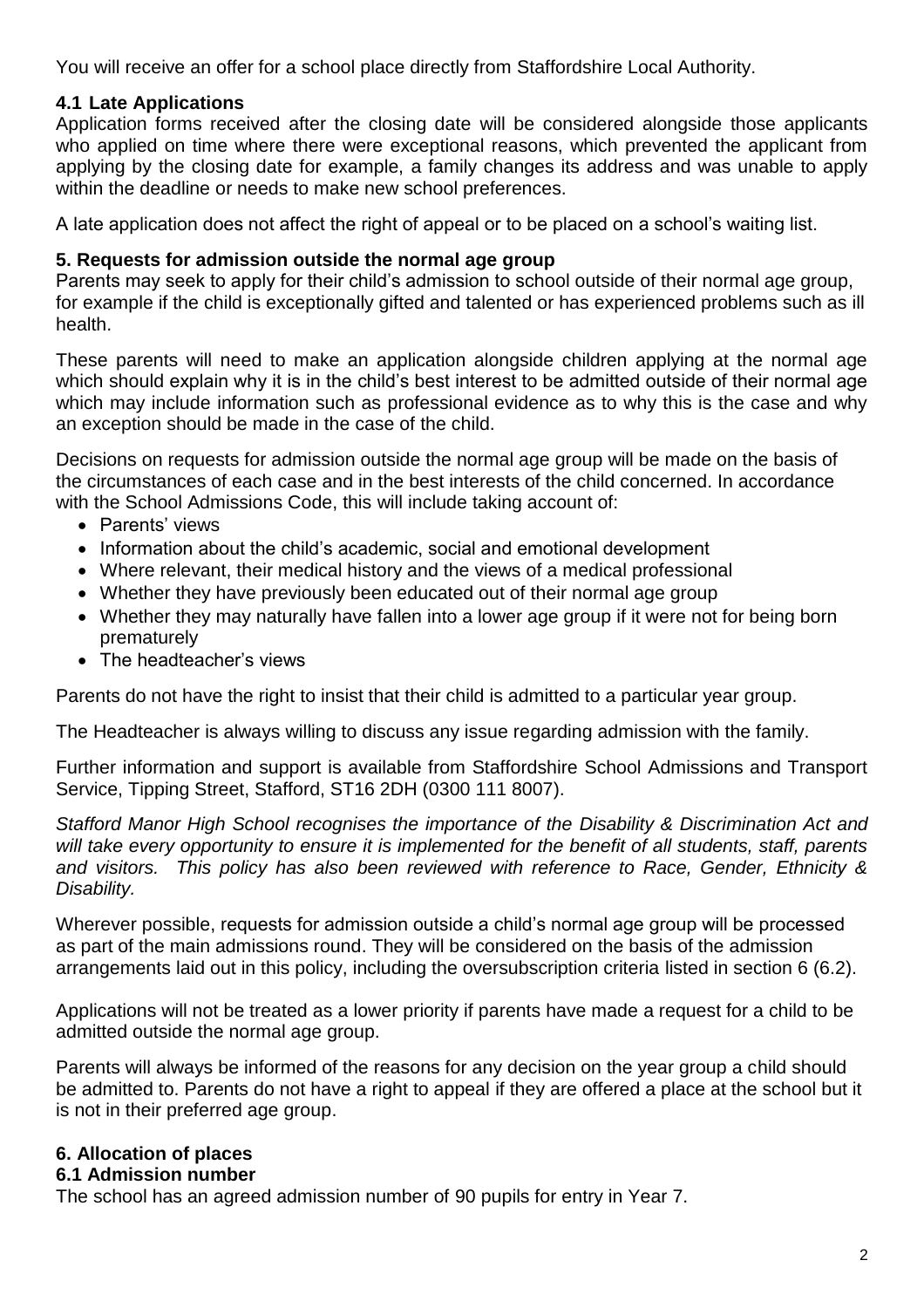## **6.2 Oversubscription criteria**

All children whose statement of special educational needs (SEN) or education, health and care (EHC) plan names the school will be admitted before any other places are allocated.

If the school is not oversubscribed, all applicants will be offered a place.

In the event that the school receives more applications than the number of places it has available, places will be given to those children who meet any of the criteria set out below, in order until all places are filled.

- a) Children in care and children who ceased to be in care because they were adopted (or became subject to a child arrangements order or special guardianship order)*,* including those children who appear (to the admission authority) to have been in state care outside of England and ceased to be in state care as a result of being adopted (Paragraph 1.7 of the Code).
- b) Students who have an elder sibling in attendance at the school and who will still be attending the school at the proposed admission date; (*for admission purposes, a sibling is a child who lives at the same address and who is the brother/sister, half-brother/sister (children who share one common parent), step brother/step sister where two children are related by marriage. This definition also includes adopted or fostered children living at the same address).*
- c) Students resident within the catchment area of the school. Copies of school catchment area maps are available from the local authority or individual schools. [www.staffordshire.gov.uk/Education/Admissions-primary/Catchment-areas.aspx](http://www.staffordshire.gov.uk/Education/Admissions-primary/Catchment-areas.aspx)
- d) Children of Stafford Manor employees in either or both of the following circumstances: a) where the member of staff has been employed at the school for two or more years at the time at which he application for admission to the school is made, and/or b) The member of staff is recruited to fill a vacant post for which there is a demonstrable skill shortage.
- e) Students with a medical reason for attending Stafford Manor High School (this must be supported by a Doctor's Certificate)

Students who satisfy both of the following tests:

TEST 1: they are distinguished from the great majority of applicants either on medical grounds or by other exceptional circumstances.

Medical grounds must be supported by a medical report, (obtained by the parents). It must clearly justify, for health reasons only, why it is better for the child to attend the preferred school rather than any other school.

Exceptional circumstances must relate to the choice of school, ie the circumstances of the child, not the economic or social circumstances of the parent. They should be supported by a professional report, eg social worker, justifying why it is better for the child to attend the preferred school rather than any other school.

TEST 2: They would suffer hardship if they were unable to attend the school. Hardship means severe suffering of any kind, not merely difficulty or inconvenience, which is likely to be experienced as a result of the child attending a different school. Parents must provide detailed information about both the type and severity of any likely hardship.

f) Other students arranged in order of priority according to how near their home addresses are to the school using straight line distance measurements. *Distances are measured from the main school gate to the home address using the Local Authority's Geographical Information System.*